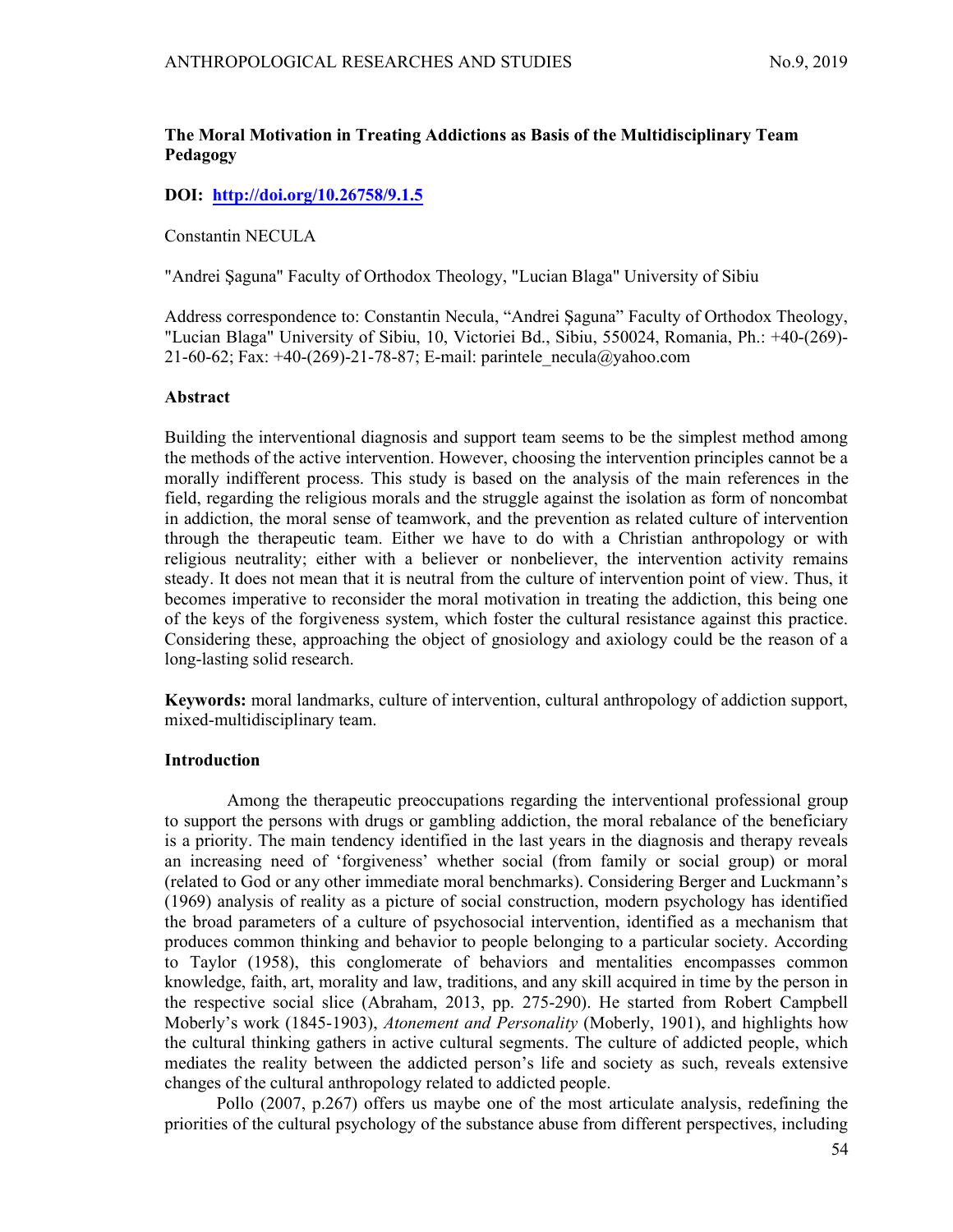the psychotherapist's perspective, the social psychologist's perspective, and of any person involved in the process of recovering the addicted person. The motivation of psychotherapy, the culture dictated by the psychiatric experience of the person, constitute from his point of view, the psychotherapeutic language landmarks of the anthropological foundation of the therapy approach. The addicted person's relationship with the sacred is the key to questioning many aspects of psychotherapy or occupational therapy by which the person can be brought back in the positive social perimeter.

The research conducted in the last 10 years by the Blue Cross organization in Romania have demonstrated once more that establishing a religious reference point of therapy need is justified. Therapy should stay in close connection to religious dimension whether we are talking about the religious interpretation of addiction (Romania is still struggling with the mentality that the alcoholics and people addicted to drugs should not be helped, for they do it on their own free will) or of the religious scale of rethinking the motivation to be recovered from addiction.

## The religious morals and the struggle against the isolation as form of noncombat in addiction

One of the first aspects identified in the cultural-anthropological profile of the addicted people I met, is related to a syndrome difficult to overcome, namely the syndrome of loneliness. Considering that this syndrome is connected to the syndrome of shame based sometimes on the religious censorship, it is obvious that the psychotherapeutic intervention implies a different approach.

The cooperation with the priests and the Church pastoral operators as well as with religious organizations (including Muslims or Mosaics organization) was initiated by the *Blue* Cross 20 years ago, when the central therapeutic team was reorganized. The reason of the cooperation was that including the religious aspect in intervention could reduce the social isolation for much more people. It is not about publicity or incitement to hunting the addicts, but a simple signaling formula that there is an alternative to isolation. The *Blue Cross* has initiated training courses for volunteers, for students of the theological faculty of Sibiu, has built mixed practice groups of theology and psychology students and psycho-pedagogues. Moreover, the organization cooperates with the universities of Sibiu, Târgu Mures, Cluj-Napoca and Braşov, offering practical opportunities for young students or graduates of medicine to know the cultural mechanism of the counseling and centered-person intervention in a world increasingly affected by the egocentric preoccupations in both American and European Western thinking.

Speaking about the frequency of isolated individuals cases, David D. Henderson highlighted the possible roots of isolation. According his opinion, the feeling of isolation was foster by the four psychologists' approach of counseling. Influenced by the Second World War optimism, the four psychologists (Abraham Maslow, Carl Rogers, Erich Fromm and Rollo May) developed a new approach of counseling. This therapy style focused on building high selfesteem of the counseled person was based on four supreme values:

- Self-understanding: establishing a connection with what I feel
- Self-acceptance: a positive outlook on myself, no matter what I say or do;
- Self-expression: be myself define myself without taking into account the others;
- Self-satisfaction: fulfilling my needs of being happy.

The central theme of the fours psychologists' thinking was the belief that we as humans are essentially good, that we are equipped with everything we need to grow and be healed. Therefore, Rogers developed a counseling style in which there was no confrontation, and nothing was criticized. He called it 'reflective listening', which implied summarizing what the speaker said and embracing his/her perspective without necessarily agreeing with it ("this is what I think you said"). Moreover, this kind of doing therapy fostered the client's feeling of fully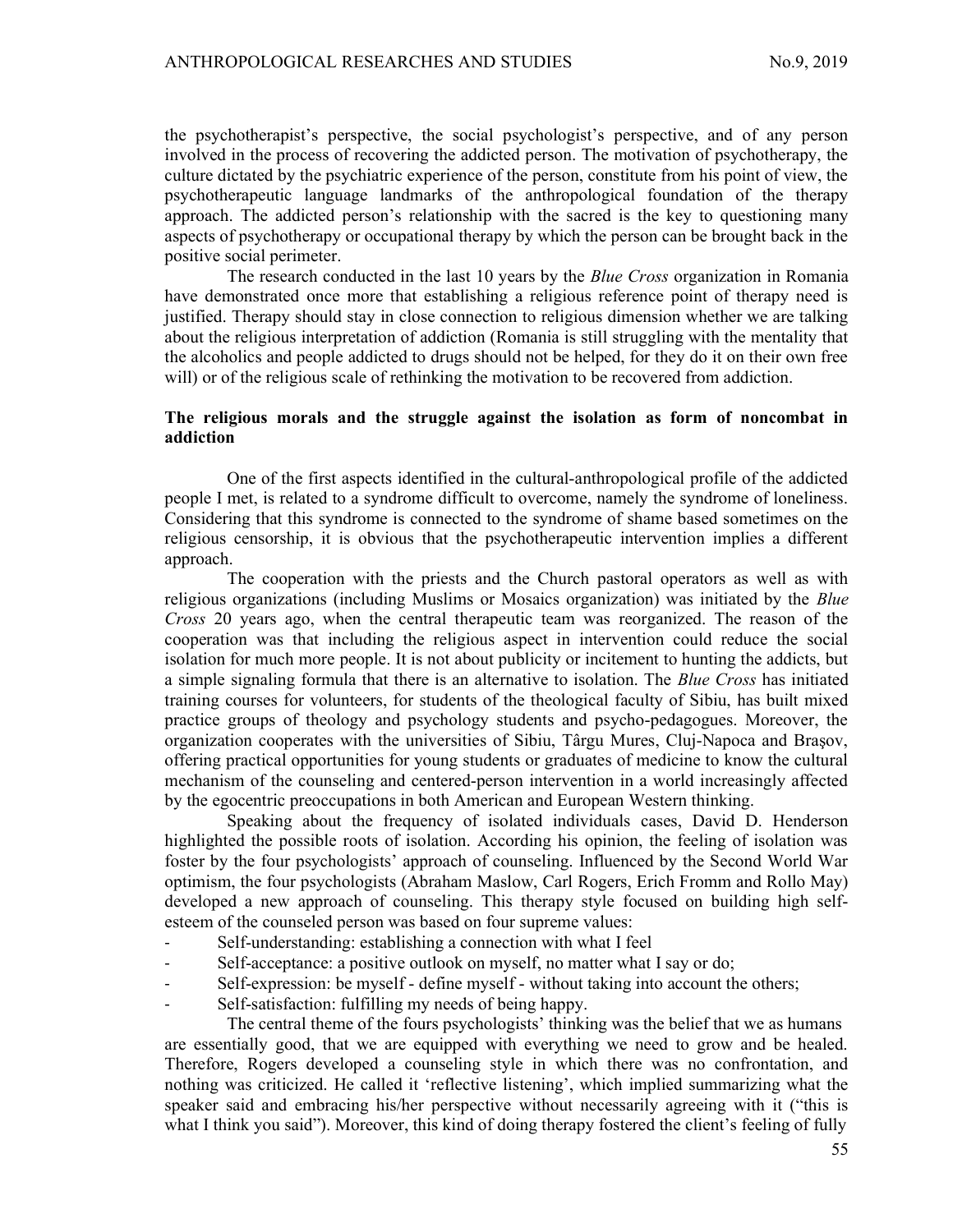acceptance "regardless of his/her feelings... no matter how his/her speech is... exactly as he is" (Rogers, 1961, p. 130). In other words, "I am special, wonderful, and unique, worthy to be respected by others by the mere fact that I am myself". Any standards of evaluating character, integrity or responsibility are removed. The name of the 'game' is acceptance (Henderson, 2014, p. 304)

Henderson identifies a series of shortcomings of the four psychologists' theory. For instance, Maslow's ideas were quickly assumed by the dominant cultural stream directed to selfconcern, which became rapidly the way a nation defined its problems in selfish individualistic terms: "it matters our needs, our rights, and not our responsibilities at all".

The most relevant movement in therapy is that of the *therapeutic culture of good mood* (Wuthnow, March, 1995, p. 41, cited by Henderson, 2014), whose foundations are still alive in the culture of academics and which does not agree with the practice of intervention / counseling. The theory consists of the opinion that the individual is defined only by his needs and motivated only by satisfying them.

Henderson however, understands that these principles have weakened the moral order, whether or not Christian, related to the addicted person. He identifies some changing in focus:

- 1. from God to humanity;
- 2. from group to individual;
- 3. from responsibilities to rights ;
- 4. from the other to self-perspective;
- 5. from serving to self-expression;
- 6. from blessings to the needs (Henderson, 2014, p. 120).

All these aspects have led to a new individualism, which isolates the human being from itself, from the neighbour and from the moral source of its life, regardless how it is called. The solitary police officer's syndrome is thus, expressed in some cultural behaviors that can be identified in most cases of addicted people and occurs in the first phase of case analysis: 'I do not need anyone's company'; 'safety in the virtual community'; 'a man's house is his bunker'; 'Mind your own business'; 'today here, tomorrow far away'; 'I know what I want and when I want'; 'I'm not my brother's keeper'. Henderson's conclusion is simple (Henderson, 2014, pp. 120-126, with a rich bibliography and a systematic presentation of every syndrome) and based on some researches on individualism: we have passed from self-made man to self made by man (Leinberger and Tucker, 1991).

This excursus on 'social dogmatics', as we dare to call it, preceded the conclusion of some particular observations regarding the addicted people in Romania treated and observed by us in their therapeutic evolution during 1998 and 2018.

In the beginning, the *Blue Cross* dealt with people addicted to alcohol. Since 2005, the number of persons addicted to drugs and gambling has significantly increased. In the last years there were much more requests for drugs and gambling addiction treatment assistance, as if the alcohol addiction is no more such a problem.

We do not have a systematic analysis of gambling addiction, but we can evaluate its social impact based on the data emphasized in the recent book of Armando Angelucci and Claudia Bartalucci (Angelucci and Bartalucci, 2017, p. 160). They describe the situation in the year 2017 in Italy, asserting that 54% of Italians practiced gambling at least once in a year; 2,296,000 were 'problematic' gamblers and 1,329,000 were 'pathological' gamblers.

The authors consider these gaming extremely dangerous, real hazards, for they have neither rules nor physical or psychical boundaries, and compromise the human relationships and the daily reality. The lives of the gamblers (less of the producers, but more of the consumers and of their families) are undermined.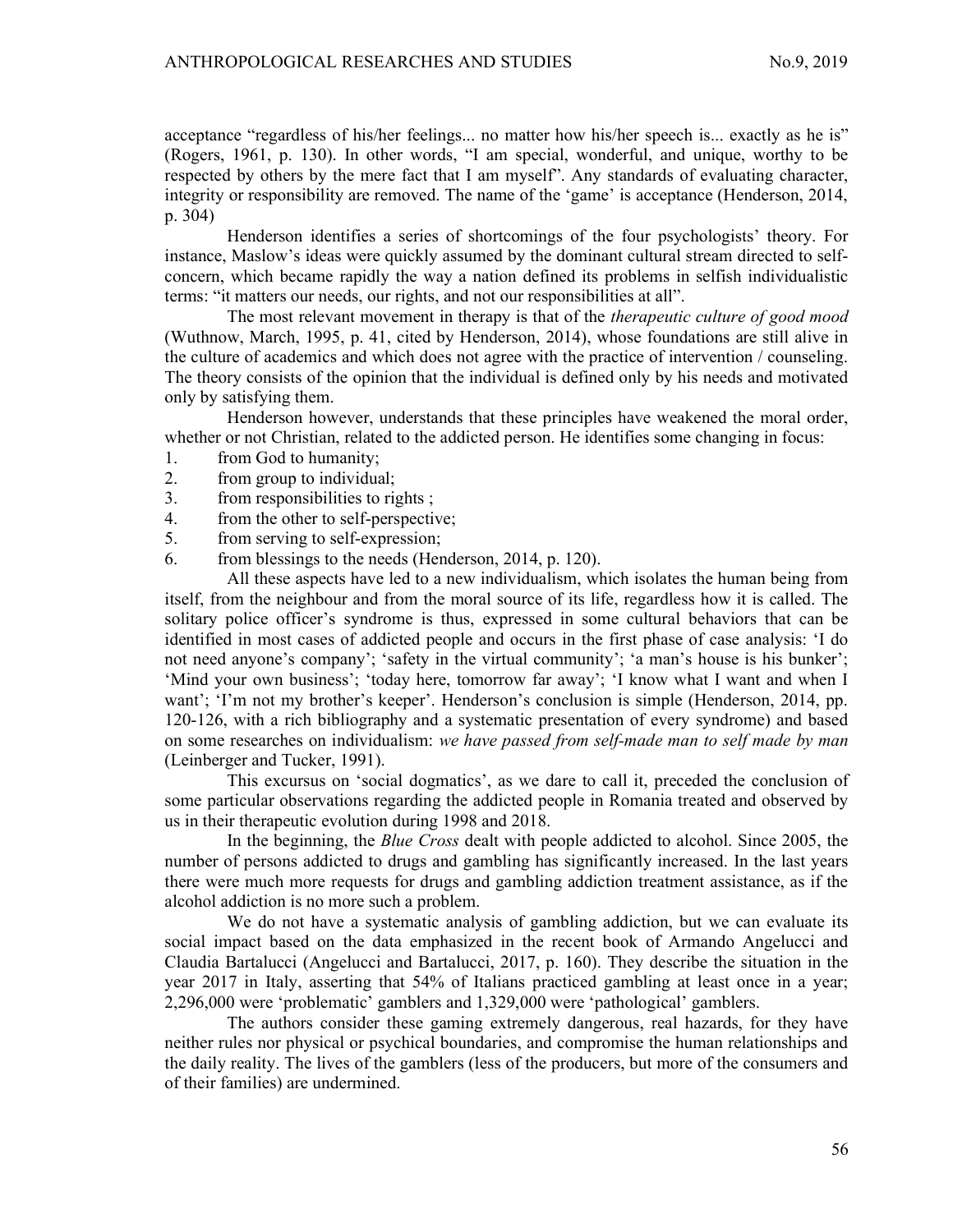Among the solutions to escape from isolation and despair, the two authors mention the individual, couple and family counseling, and building a person-centered assistance support related to his/her immediate needs.

### The moral sense of teamwork

There should be taken into consideration the difficulty of the psychotherapist's intervention and the need to set up a psychotherapeutic team. In the context in which addictions changed their contents and their pathological expression, notes on the emergence of depressions, tendencies and acts of suicide, anorexia or bulimia as a multiple syndrome linked to addiction and end-stage diseases and insists on the need to develop research in order to deepen this relevance (De Stefano, 2017, p. 112), the former *Blue Cross* team of physician, psychologist, and psychotherapist, was joined in time by clinical psychologist, occupational therapist and religious counselor (initially a layman and today a priest). Why the need to restore the religious counseling, which in the beginning of the *International Blue Cross* was in fact fundamental to therapy? Evaluating more than 100 cases, we observed that the addicted person's isolation is caused by the exclusion from his/her family and the social ethos. There is no addiction without a social visibility, even if we speak about the porn addiction, which in the first phase does not affect the public image of the person. Hence, addiction has great impact in public due to the addicted person's smell, attitudes, lack of focus and professional concentration, destabilization of collectives through violence, domestic violence. Unbelievable as it may sound, persons addicted to gambling or even games of chance, influence through absenteeism, increased irritability, and violent language their working teams. In most of the analyzed cases either in personal or in a team consultation, we observed that the target group comprised especially young people, who were still looking for the meaning of life, which sometimes made them look for soft financial solutions to present financial problems.

When gambling exceeds pleasure and riches the level of the material gain not only in the case of addictions, we have to go further with the analysis, considering the reality of addiction. That means we have to include in our analysis the reality of the human weaken will put in the service of a construction that destabilizes the balance of the beneficiary. We are overtaken by technology and fall from use to abuse and then, to addiction. The role of the relationships in the mixed or multiple-mixed support and diagnosis team are developed in relation to the complexity of intervention. All addictions have the same pattern. However, their pathology increased and new forms emerged as Internet Addiction Disorder (IAD), Cybersex Addiction, Information Overloading Addiction, On-line Gambling, Cyberchondria. (Portelli and Papantuono, 2017, p. 189). Therefore, the culture of teamwork is becoming more and more important, based on a common training but with particularities for all those who are responsible for the effort of therapy. From therapeutic practice results a systemic reality. Analyzing the first men's and women's interviews (pre-hospitalized at the Sura Mica or Şelimbăr psychotherapy centers), the dialogue with a great number of addicted subjects (mostly multiple addicted) remind us of the words of the famous drunkard (the character of the novel Little Prince written by Antoine de Saint-Exupéry): "I am drinking to forget that I am ashamed of drinking". Moreover, the analyses make clear a primary spiritual confusion of the addicted individual, caused by the fact that they are rejected both by their families and by the group pressure. Moreover, most of them were suffering of depression at the time of admission in the centers (Borowiak, 2007, p. 191).

In other words, they were isolated by themselves. Analyzing the stages of addiction recovery program, we noticed that the intervention of the team of physician-psychologistpsychotherapist was improved by introducing the priest or the catechist in the therapeutic process. Thus, the therapy includes today the prayer group, reading Scripture, both formal and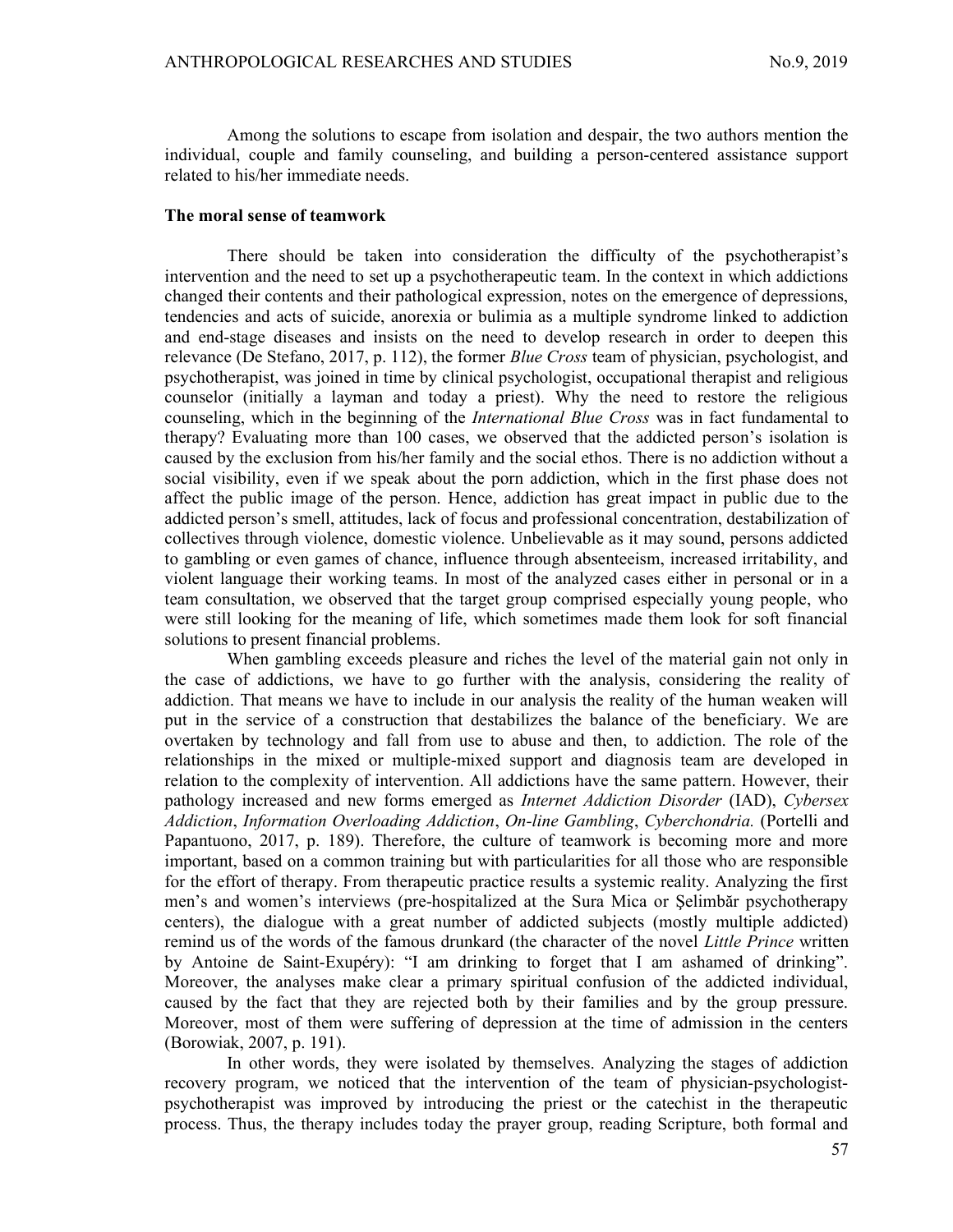informal religious education (catechesis), spiritual evaluation of someone's life project. In the latest psycho-pedagogical researches on alcohol consumption, for example, the specialists have noticed a worrying increase in family dissolution. They speak especially about Marital Dissolution and Marital Interaction Processes (Cranford and Fairbairn, 2018).

Considering all these, we assert that the first evaluation carefully conducted by physician and psychologist is extremely important, but not enough (Lambron, 2017, p. 368). In the training programs of medical personnel it is necessary to introduce a discipline that will complement its knowledge in order to facilitate the integrated diagnosis and recovery process of the drug-addicted persons (Baciu, 2017a). The rebalancing effort cannot ignore the marital counseling specialist, who rebuilds in time the functional parameters of marriage in the mental mechanism and the culture of resistance to the pressure of the problem arising in the (oftenimaginative) context of marriage. In very many cases, the priest can help to rebalance the antidivorce resistance or to heal the syndrome of pastoral violence. The priest becomes also the mediator of the patient's dialogue with himself/herself, with God and the fellows, because much of the success of a therapy comes from the creation of an escape space, a kind of Zoar city, in which the therapy is positively influenced by the presence of family's forgiveness. Of course, things happen different in the cases of alcoholic couples or even alcohol-consuming families, which unfortunately have increased.

#### Prevention as related culture of intervention through the therapeutic team

Another aspect of building a mixed performing team is prevention.

Insisting on educating mature people's responsibility regarding alcohol consumption and educating the young people to non-consumption attitude, encouraging organizations that promote it a healthy life style among teenagers, in order to diminish the negative effects of alcohol, needs to be encouraged (Baciu, 2014). It is an extraordinary proposal based on the levels of prevention defined by the World Health Organization as primary, secondary and tertiary prevention. Primary prevention aimed at reducing the incidence and disappearance of new drinking problems. The secondary prevention focuses on reducing the frequency of cases that already exist and the tertiary prevention tries to reduce the severity of existing complications, monitoring addicted people or their relatives.

In each of these phases, there is a need to build mixed teams in which, for example, the priest can identify in the school or at the addicted person's workplace those people who can become the netting knots of a safety net in order to optimize the addicted person's therapy. The same core team could effectively struggle to limit of assimilation of the social advertising related to the addiction process; could develop prevention projects within the schools by developing the information system regarding addiction topics, and proposing responsible attitudes towards the anti-abuse education. Moreover, the core team could propose a coherent alternative related to the culture of the risk of addiction to the culture of entertainment, and develops the channels of true communication among teachers, students and family in the family environment (Kuntz, 2016, p. 381; Lindenmeyer, 2016, p. 126). Finally, an educational platform should be developed to reduce the impact of addiction on the young population, and foster the moral motivation of the youth. Drug use cannot be stopped but it can be reduced through a better education and process of informing the entire society and addicts have to be perceived as people who have a serious problem, with chances of recovery (Baciu, 2017b, p. 91).

To prevent the family alcohol addiction, we have to build relational bridges based on sincerity and mutual trust. Saving an addicted person from isolation, regardless his/her age, should start with creating a safety space that enables the team to attentively observe the recovery process and to professionally reconfigure it. In the case of adolescents, for example, it becomes important for them to learn how to take emotional distance to avoid conflict, how to understand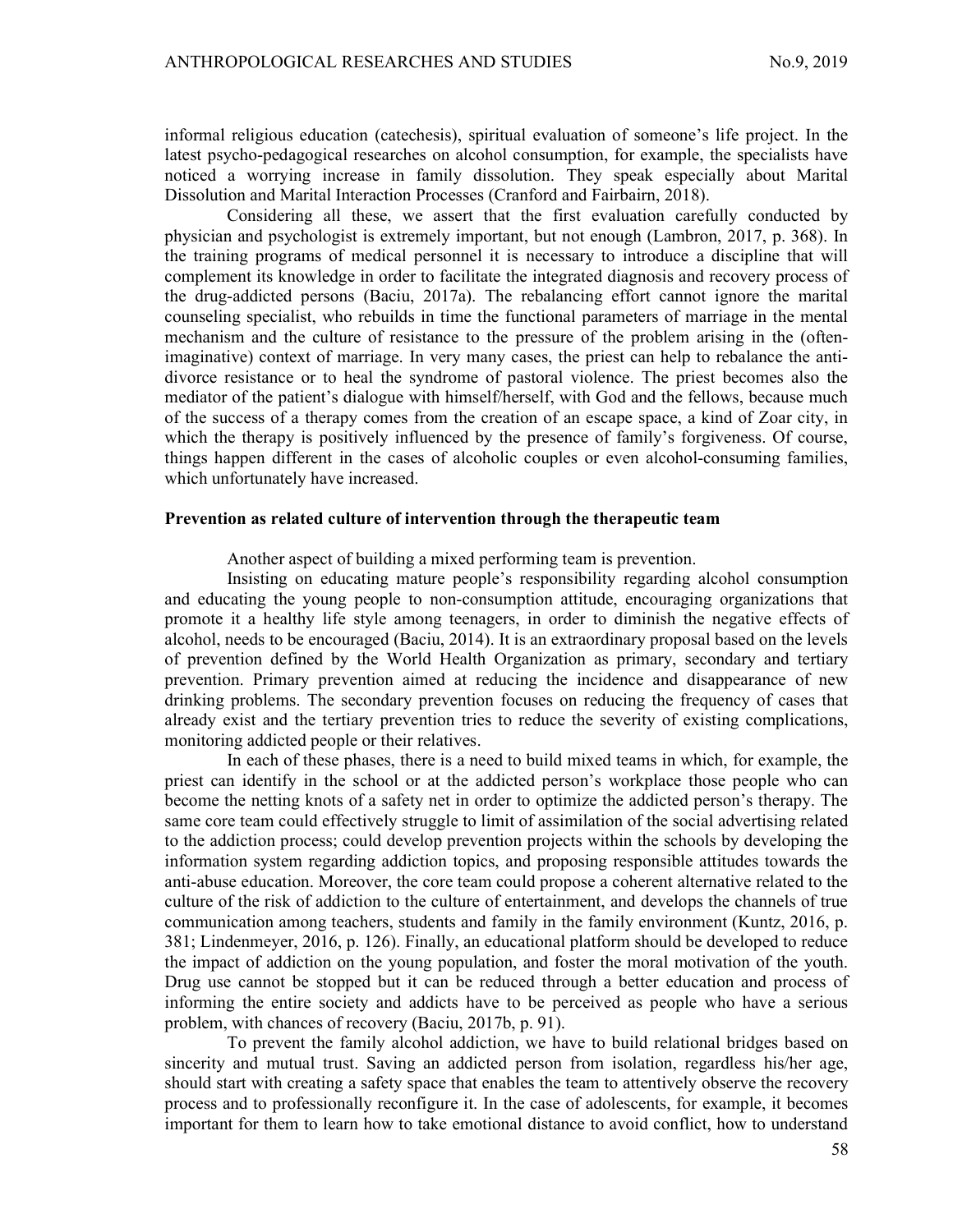the mechanism of violence and the process of passing from aggression to mature, responsible behavior (Valsecchi, 2010, p. 158).

## **Conclusions**

To conclude, it is obvious in the practice that in the case of the alcohol addicted person, the intervention team must comprise first the individual in crisis. He/She can open channels of communication or close, sometimes definitively, the horizon of any cooperation. However, this should not affect the family, the experts, the support team or the people usually present in his/her daily life. Therefore, reconsidering the moral motivation in treating the addiction becomes imperative. It is the key of the forgiveness system, which foster the cultural resistance against addiction. The success of the therapy is based on the person's free will that characterizes the true man's life without addiction or death.

# Bibliography

- 1. Abraham, W.J., 2013. Analytic Philosophers of Religion, in the volume The Spiritual Senses. Perceiving God in Western Christianity, edited by Paul L. Gavrilyuc and S. Coakley, London: Cambridge University Press, pp. 275-290.
- 2. Angelucci, A. and Bartalucci, C., 2017. Non e solo un gioco Superare la dipendenza dal giocco dezzardo (coll. Progetto famiglia), Alba: San Paolo Edizioni, p. 160.
- 3. Baciu, A., 2017a. Persoanele toxico dependente o provocare pentru personalul medical din România?. În Antropologie şi educație, coord.: Kozma, A., Glavce, C., Bălăceanu-Stolnici, C. București: Ed. Academiei Române, 10, pp. 118-124.
- 4. Baciu, A., 2014. Anthropo-medical correlations regarding the alcohol consumption among teenagers. Proceedings of the Romanian Academy. Series B. București: Edit. Academiei Române, 16(3): 143–154.
- 5. Baciu, A.B., 2017b. Drug Use A Medical, Anthropological and Psychosocial Phenomenon. Aachen: Edit. Shaker Verlag, p. 91.
- 6. Berger, P.L. and Luckmann, T., 1969. La realta come construzione sociale. Bologna: Il Mulino.
- 7. Borowiak, S., 2007. ALK-Fast ein medizinisches Sachbuch. Munchen: Wilhelm Heyne Verlag, p. 191.
- 8. Cranford, J.A. and Fairbairn, C.E., 2018. Social Psychology of Alcohol Involvement, Marital Dissolution, and Marital Interaction Processes across Multiple Timescales. In the volume Alcohol Use Disorders. A Developmental Science Approach to Etiology (edited by Hiram E. Fitzgerald and Leon I. Puttler). Oxford University Press, pp. 324- 337.
- 9. De Stefano, D., 2017. Chi segne me avra la luce della vita-La questione del senso, la domanda nella sofferenza e il problema delle dipendenze patologiche (coll. Vivae Voces). Rome: Lateran University Press, p. 112.
- 10. Henderson, D.D., 2014. Cultură în schimbare. Comunicând adevărul divin lumii contemporane. Oradea: Life Publishers, p. 304.
- 11. Kuntz, H., 2016. Drogen&Sucht. Was sie Wissen Müssen. Weinheim: Beltz Verlag, p. 381.
- 12. Lambron, U., 2017. Familienkrankheit Alkolismus. In Sog der Abhangigkeit. Hamburg, p. 368, p. 368.
- 13. Leinberger, P. and Tucker, B., 1991. The New Individualists. New York: Harper Collins.
- 14. Lindenmeyer, J., 2016. Alkoholabhangigkeit. Gottingen: Hogrefe Verlag, p. 126.
- 15. Moberly, R. C., 1901. Atonement and Personality. London: John Murray.
- 16. Polo, M., 2007. Il crollo della mente sacra. Verso una psicologia culturale delle tossico dipendenze. Roma: Aracne Editrice, p. 267.